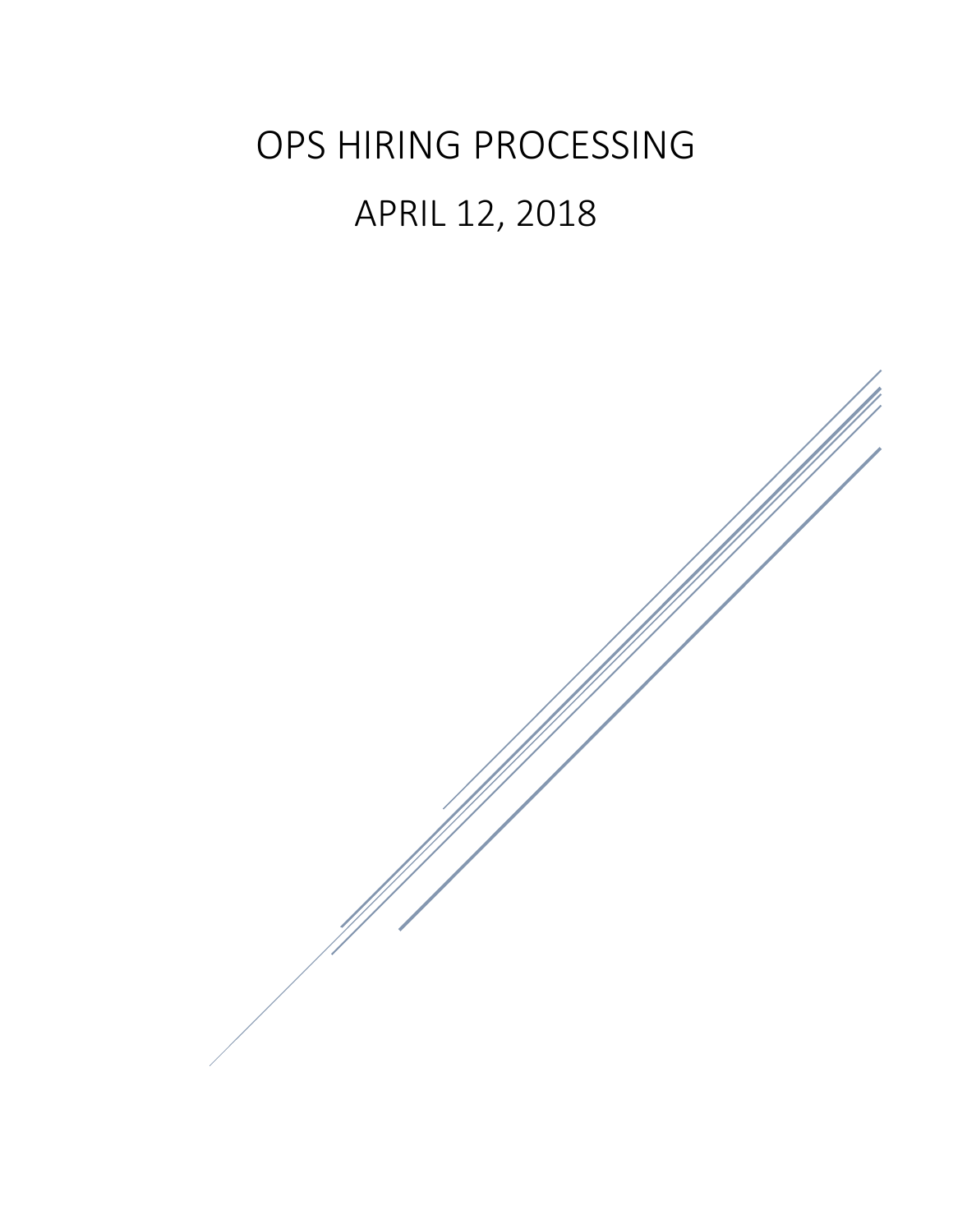#### 1. Candidate completes a TCC online application.

a. Manager extends offer (contingent on background check results)

## 2. Manager will provide HR with a candidate's name and email and request a background screening.

a. HR will initiate background screening.

#### 3. Background check performed

- a. If background check returns with no flags in criminal history manager is notified to proceed with hire.
- b. If background check returns with flags in criminal history, the report is routed to the HR director and/or Campus Police Chief to make a hiring determination
	- i. Once determination is made, manager is notified of the determination.
	- ii. For adverse action, HR sends a consumer report to candidate through HireRight.

#### 4. Manager initiates hire in Workday

#### 5. TCC Account credentials is created for new hire

- a. Manager will receive email when account is created or re-enabled
- b. Manager needs to forward the TCC Account credentials to the employee.

### 6. New Hire receives RedCarpet with the following tasks to be completed.

- a. Welcome
- b. Schedule Onboarding Appointment (Must be done within 3 business days of start date.)
	- i. New Hire makes onboarding appointment with HR
	- ii. HR provide instructions of the documents an employee will need to bring along with direction to HR.
		- 1. A valid photo ID and social security card are required
		- 2. Acceptable I-9 documents (These documents must be originals; I cannot accept copies)
		- 3. Immigration documentation is required for all non US Citizens